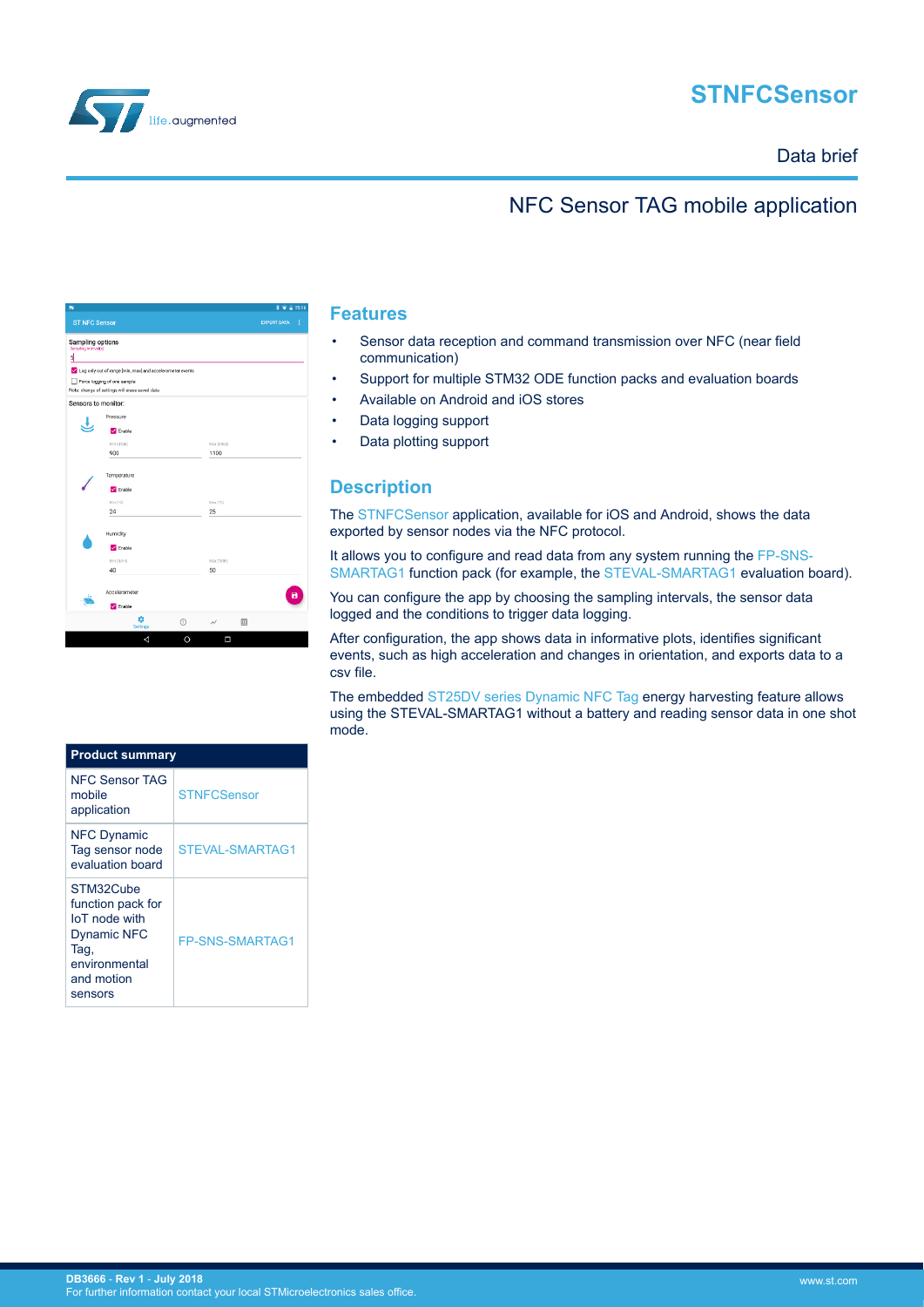## **1 Detailed description**

The app gives the possibility of setting the duty data sampling time and the sensors to monitor and store, using a threshold mechanism.

The app available panels are:

- Setup panel (for Android only) to:
	- define the duty cycle time for sensor timing acquisition in seconds
	- select the sensors to be monitored and store them in the NFC EEPROM
	- enable logging only for values out of the user defined threshold
- One shot panel (for Android only) to:
	- show the sensor data in real-time (humidity, temperature, pressure and accelerometer)

#### *Note: This value can be read by the NFC reader even if the NFC Sensor TAG is without battery*

- Extreme panel to:
	- show the maximum and minimum value recorded by the NFC Sensor TAG
- Historical data graph to:
	- show historical data in a graph (data collected during the last acquisition within a specific duty cycle)
	- log all the data received in CVS files and export them by e-mail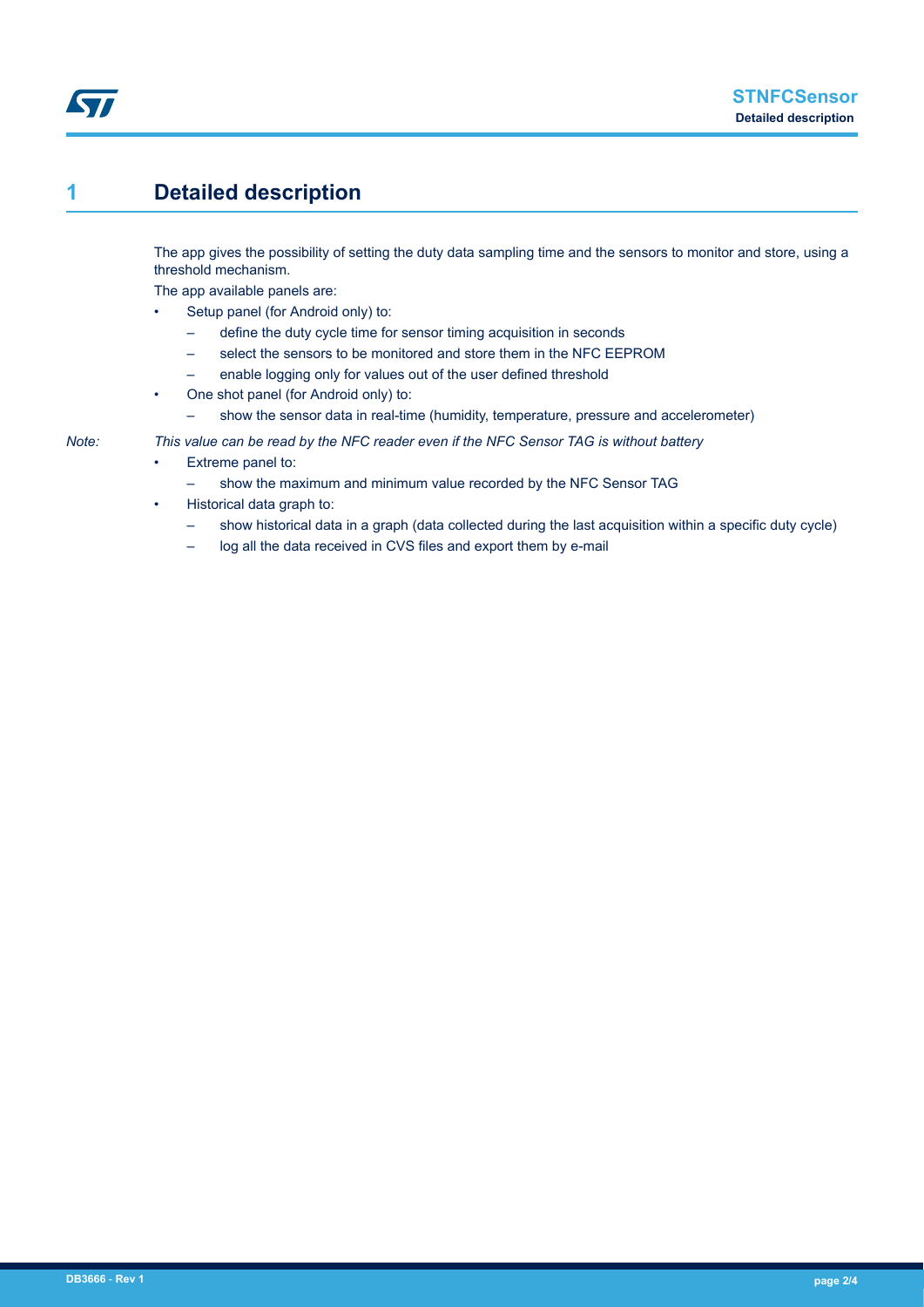# **Revision history**

### **Table 1. Document revision history**

| Date <sup>1</sup> | <b>Version</b> | <b>Changes</b>   |
|-------------------|----------------|------------------|
| 05-Jul-2018       |                | Initial release. |